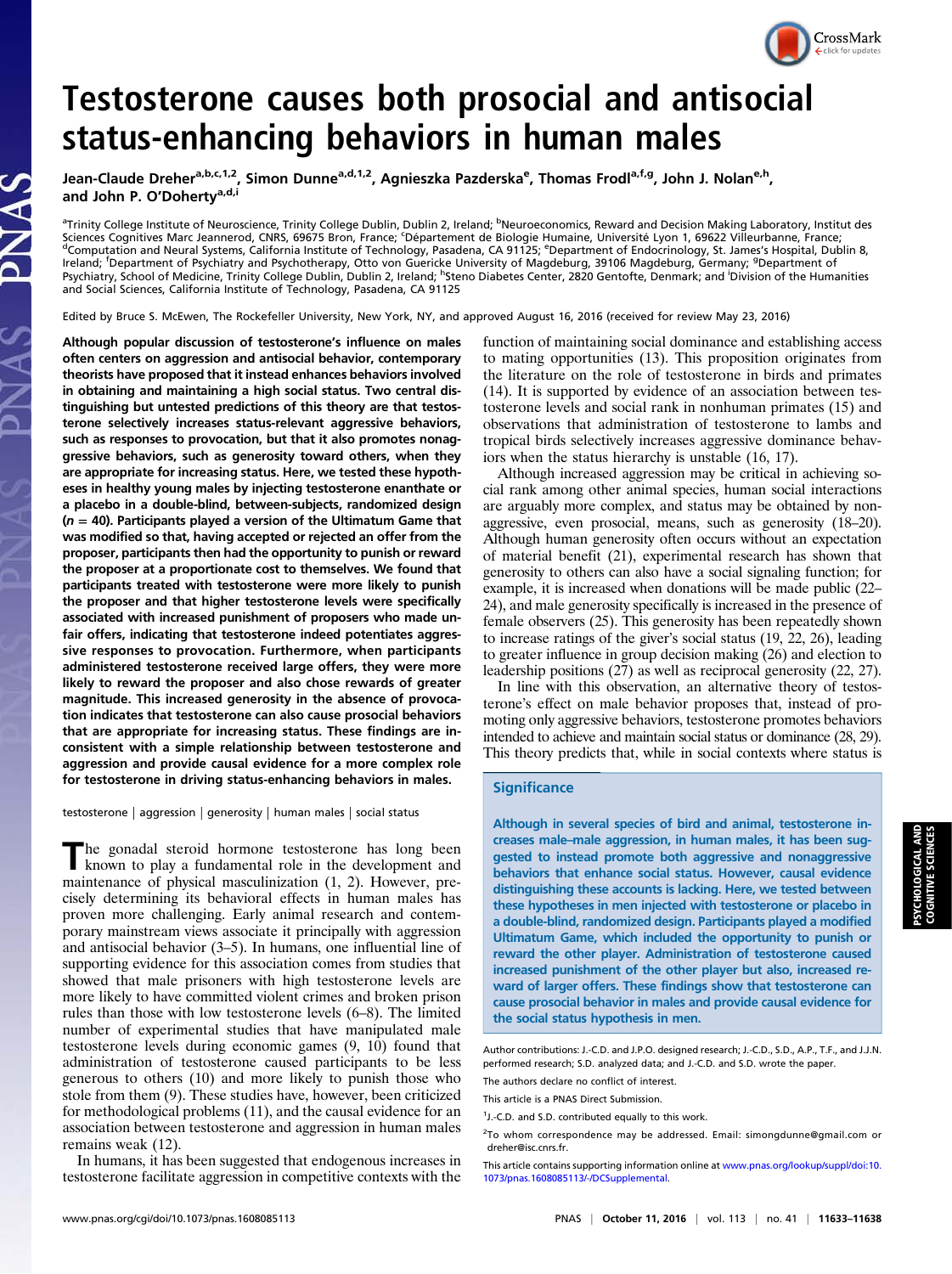

Fig. 1. Illustration of trial. Participants accepted or rejected an offer to split a sum of  $\in$ 12. Participants then chose to punish or reward the proposer at a cost to themselves or do nothing. After an interstimulus interval (ISI), they specified the magnitude of punishment or reward. Finally, participants saw the net trial winnings of both players and an intertrial interval (ITI).

threatened by perceived provocation, this motivation may indeed lead to increased aggression; in others, nonaggressive behaviors, such as generosity, will be more appropriate for advancing social status and will, therefore, be promoted by testosterone.

There is some evidence that, rather than giving rise to indiscriminate aggression, testosterone may indeed be associated with aggressive responses to perceived provocation, so-called reactive aggression, as the status theory predicts (30). A number of findings also links testosterone with nonaggressive status seeking. The work in ref. 31 found that the testosterone levels of dominant but nonviolent males were indistinguishable from those of their violent peers and that the testosterone levels of both groups were significantly higher than those of their nondominant peers, and the work in ref. 29 found that making a task relevant to status increased performance in a test of mathematical ability in hightestosterone males specifically. However, without a direct experimental manipulation of testosterone, it is not possible to rule out the possibility that another variable correlated with testosterone may be driving these nonaggressive behaviors.

The correlational nature of the supporting literature means that the distinguishing predictions of the status theory of testosterone for male behavior remain untested. First, it has not been shown that, rather than promoting indiscriminate aggression, testosterone selectively causes male reactive aggression in circumstances in which an individual's status is threatened. Second, it has not been shown that testosterone may cause nonaggressive, even prosocial, behaviors in males if those behaviors are consistent with increasing status.

To address these questions, we injected testosterone or placebo in a double-blind, randomized procedure to a group of young males who then played a modified version of the Ultimatum Game (UG). The classic UG is an economic game in which two players must decide how to split a sum of money between them. In each round, the first player, the proposer, presents a proposal to the second player, the responder, which describes how this money should be divided. The responder may accept this proposal, in which case the split is implemented, or reject it, resulting in both players winning nothing. Our participants played the role of the responder in a UG that was modified so that, having accepted or rejected a proposed split, they had the option to reward or punish the proposer by increasing or decreasing their monetary payoff at a proportional cost to themselves.

According to testosterone's proposed role in driving statusenhancing behaviors, the predicted effect of testosterone administration on participants' choices would depend on the social context. Offers of small amounts of money would be perceived as unfair (32) and be punished more strongly by those administered testosterone, but reward of generous offers would not be decreased by treatment. In contrast, if testosterone simply increases indiscriminate aggression, we would expect to see both greater punishment of unfair offers and reduced reward of generous offers. Additionally, the status theory of testosterone predicts that offers of large amounts of money would be expected to facilitate status-enhancing displays of generosity and therefore, that, when men injected with testosterone were offered large amounts, they would reward the proposer more than those administered placebo. Alternatively, if testosterone causes statusenhancing reactive aggression but does not cause nonaggressive

status-enhancing behaviors, we would expect to see no increase in reward of generous offers.

Concern has been raised (33) that ostensibly emotional behaviors in economic games among participants administered testosterone may, in fact, be driven by rational concerns. If testosterone administration influences participants' beliefs about the likely strategy of their opponents, any difference in behavior associated with such a manipulation may simply be a strategic earningsmaximizing response to these changed beliefs. Uniquely, our design excludes this interpretation, because participants were aware that the proposers' behavior had been recorded beforehand, and therefore, the proposers had no opportunity to respond to the participants' own behavior. Thus, although participants believed that their choices to reject, punish, and reward had real financial consequences for the proposers, participants could not use these behaviors as instruments to influence the proposers' offers, and they did not need to anticipate the proposers' responses to their behavior. In fact, a player who wished to maximize his earnings on our task should simply accept all offers and never choose to punish or reward the other player.

## Results

Effects of Treatment on UG Behavior. After confirming that our administration of testosterone was successful in producing a clear increase in the serum testosterone levels of the treatment group relative to the placebo group ([SI Results](http://www.pnas.org/lookup/suppl/doi:10.1073/pnas.1608085113/-/DCSupplemental/pnas.201608085SI.pdf?targetid=nameddest=STXT) and [Fig. S1\)](http://www.pnas.org/lookup/suppl/doi:10.1073/pnas.1608085113/-/DCSupplemental/pnas.201608085SI.pdf?targetid=nameddest=SF1), we analyzed participants' choices to accept or reject proposers' offers to divide the endowment [\(Fig. S2](http://www.pnas.org/lookup/suppl/doi:10.1073/pnas.1608085113/-/DCSupplemental/pnas.201608085SI.pdf?targetid=nameddest=SF2) and [Table S1](http://www.pnas.org/lookup/suppl/doi:10.1073/pnas.1608085113/-/DCSupplemental/pnas.201608085SI.pdf?targetid=nameddest=ST1)). We found a significant positive effect of the amount offered to the participant on the probability of acceptance ( $\beta = 0.93$ , SE = 0.07, P < 0.001) but no effect of treatment group or the interaction of treatment group and amount offered.

On the subsequent choice, at which participants decided whether to punish, do nothing to, or reward the proposer (Fig. 1 and [Table S2\)](http://www.pnas.org/lookup/suppl/doi:10.1073/pnas.1608085113/-/DCSupplemental/pnas.201608085SI.pdf?targetid=nameddest=ST2), we again found a significant positive effect of the amount offered as well as a significant positive effect of the interaction of treatment group and offer amount. The results of this ordered probit regression indicate that participants administered testosterone were more likely to punish proposers who offered below-average amounts, whereas for offers of aboveaverage amounts, they were more likely to reward the proposer.

We carried out additional analyses to determine whether these effects of treatment were attributable to a difference between the groups in their propensity to punish only or a difference in their propensity to reward only. We performed two binary probit regressions of their choices on treatment group, amount offered, and their interaction: the first regression coding choices to punish as one and choices to do nothing or punish as zero, and the second coding choices to reward as one and choices to do nothing or reward as zero ([Table S2](http://www.pnas.org/lookup/suppl/doi:10.1073/pnas.1608085113/-/DCSupplemental/pnas.201608085SI.pdf?targetid=nameddest=ST2)). Null effects of treatment group in one or both of these analyses would indicate that testosterone administration did not influence rates of both punishment and reward. In both cases, however, we observed effects of treatment group. We found a positive main effect of treatment group ( $\beta = 0.07$ , SE = 0.32, P = 0.03) as well as a positive interaction of treatment group with offer amount on punishment rate  $(\beta = 0.18, \text{ SE} = 0.04, P < 0.001)$ . Follow-up analyses show that this increasing rate of punishment with offer amount was re-stricted to below-average offer amounts ([SI Results](http://www.pnas.org/lookup/suppl/doi:10.1073/pnas.1608085113/-/DCSupplemental/pnas.201608085SI.pdf?targetid=nameddest=STXT) and [Table S3\)](http://www.pnas.org/lookup/suppl/doi:10.1073/pnas.1608085113/-/DCSupplemental/pnas.201608085SI.pdf?targetid=nameddest=ST3),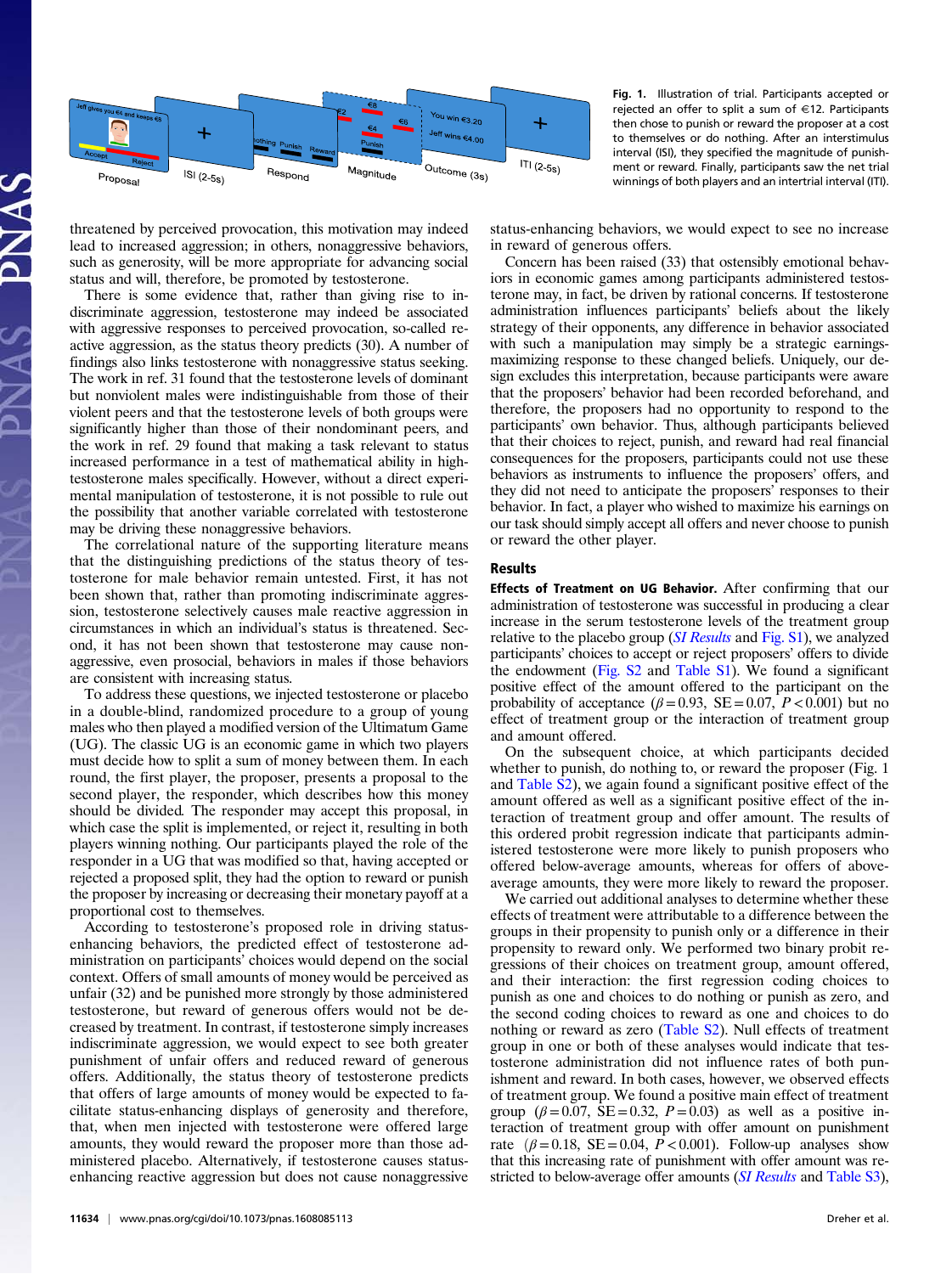Fig. 2. Treatment with testosterone influenced pun-<br>
ishment and reward. (A) Bar plot of participants' pro-<br>
portion of choices to reward (blue) and punish (red)<br>
the proposer as a function of the amount offered to<br>
the p ishment and reward. (A) Bar plot of participants' proportion of choices to reward (blue) and punish (red) the proposer as a function of the amount offered to the participant for the placebo (pale) and testosterone (dark) groups. Treatment with testosterone increased rates of punishment (main effect:  $\beta = 0.70$ , SE = 0.32,  $P = 0.03$ ; interaction with offer amount:  $\beta = 0.18$ , SE = 0.04, P < 0.001) as well as rates of reward of large offers  $(\beta = 0.41, \text{ SE} = 0.03, \text{ P} < 0.001)$ , with increasing testosterone levels specifically associated with increased rates of punishment of low offers  $(β = -0.40, SE = 0.10, P < 0.001)$  [\(Table S2\)](http://www.pnas.org/lookup/suppl/doi:10.1073/pnas.1608085113/-/DCSupplemental/pnas.201608085SI.pdf?targetid=nameddest=ST2) and reward



of high offers ( $\beta$  = 0.64, SE = 0.12,  $P$  < 0.001). (B) Bar plot of the average magnitudes of reward (blue) and punishment (red) that participants chose as a function of offer amount for the placebo (pale) and testosterone (dark) groups. Linear regressions of these choices revealed a significant effect of the interaction of treatment group and offer amount on the amount that they rewarded the proposer ( $\beta$  = 0.15, SE = 0.07, P = 0.03). Specifically, increasing the amount offered to the participant was associated with a greater increase in reward magnitude among those administered testosterone than among those in the placebo group. This effect was also associated specifically with increased levels of testosterone  $(\beta = 0.46, \, \text{SE} = 0.16, \, P = 0.004)$ . We found no significant main or interaction effects of treatment group on punishment magnitude. All error bars represent SEM. P, placebo; T, testosterone.

indicating that treatment with testosterone did indeed selectively increase punishment of unfair offers. We found a positive effect of the interaction between treatment group and amount offered on reward rate ( $\beta = 0.41$ , SE = 0.03, P < 0.001), such that those in the treatment group were more likely to reward higher offers than those in the control group. Taken together, these results indicate that treatment with testosterone influenced rates of both punishment and reward.

When participants indicated that they wished to reward or punish their proposer, they subsequently chose the magnitude of that punishment or reward. Our regression analyses of these choices revealed a significant effect of the interaction of treatment group and the amount offered to the participant on the amount that they rewarded the proposer ( $\beta = 0.15$ , SE = 0.07, P = 0.03) (Fig. 2B and [Table S4\)](http://www.pnas.org/lookup/suppl/doi:10.1073/pnas.1608085113/-/DCSupplemental/pnas.201608085SI.pdf?targetid=nameddest=ST4). Specifically, increasing the amount offered to the participant was associated with a greater increase in reward magnitude among those administered testosterone than among those in the placebo group. We found no significant main or interaction effects of treatment group on punishment magnitude.

Importantly, all effects of testosterone treatment that we found in our previous analysis survive the inclusion of regressors representing treatment belief and its interaction with offer amount. The inclusion of these regressors also revealed distinct effects of treatment belief on participants' behavior ([SI Results](http://www.pnas.org/lookup/suppl/doi:10.1073/pnas.1608085113/-/DCSupplemental/pnas.201608085SI.pdf?targetid=nameddest=STXT) and [Fig. S3\)](http://www.pnas.org/lookup/suppl/doi:10.1073/pnas.1608085113/-/DCSupplemental/pnas.201608085SI.pdf?targetid=nameddest=SF3).

#### Effects of Treatment Are Attributable to Testosterone and Estradiol.

Our administration of testosterone was successful in producing a clear increase in the serum testosterone levels of the experimental group. However, testosterone is converted to the estrogen estradiol by the enzyme aromatase, a relationship that is reflected in a concomitant rise in the estradiol levels of participants in our testosterone group relative to those in our placebo group ([SI Results](http://www.pnas.org/lookup/suppl/doi:10.1073/pnas.1608085113/-/DCSupplemental/pnas.201608085SI.pdf?targetid=nameddest=STXT)). This relationship between testosterone and estradiol has led to suggestions in the literature that certain physiological effects previously attributed to testosterone may, in fact, be mediated by estradiol (34).

To assess whether the behavioral effects of our manipulation should be attributed to increases in the testosterone levels of those in the treatment group, their raised estradiol levels, or both, we reanalyzed participants' choices. We included regressors representing their levels of testosterone and estradiol measured immediately before they performed the task as well as their levels of testosterone measured during their medical screening to account for any effects of baseline testosterone. According to testosterone's proposed role in driving status-enhancing behaviors, we would expect to find that increasing testosterone levels would be associated with increasing punishment of low offers and reward of high offers after accounting for the effects of other hormonal measurements.

We indeed found that, when choosing whether to punish or reward their proposer, those with high levels of testosterone were more sensitive to the amount offered by the proposer, such that they were more likely to punish below-average offers  $(\beta = -0.40, \text{ SE} = 0.10, P < 0.001)$  ([Table S2](http://www.pnas.org/lookup/suppl/doi:10.1073/pnas.1608085113/-/DCSupplemental/pnas.201608085SI.pdf?targetid=nameddest=ST2)) and more likely to reward above-average offers ( $\beta$  = 0.64, SE = 0.12, P < 0.001) as measured by separate binary probit regressions of choices to punish and choices to reward. This effect of the interaction between offer amount and testosterone level was present whether choices to punish or reward the proposer were modeled using a single ordered probit model or separate binary probit models.

We also found that those with high testosterone levels were more sensitive to the amount offered when choosing the magnitude of punishment ( $\beta = 0.85$ , SE = 0.26, P = 0.001) and reward ( $\beta$  = 0.46, SE = 0.16, P = 0.004), responding to low offers with punishments of greater magnitude and high offers with rewards of greater magnitude [\(Table S4](http://www.pnas.org/lookup/suppl/doi:10.1073/pnas.1608085113/-/DCSupplemental/pnas.201608085SI.pdf?targetid=nameddest=ST4)).

In contrast, the effects of participants' estradiol levels that we found were antagonistic to those of testosterone ([Tables S2](http://www.pnas.org/lookup/suppl/doi:10.1073/pnas.1608085113/-/DCSupplemental/pnas.201608085SI.pdf?targetid=nameddest=ST2) and [S3\)](http://www.pnas.org/lookup/suppl/doi:10.1073/pnas.1608085113/-/DCSupplemental/pnas.201608085SI.pdf?targetid=nameddest=ST3), reducing the effect of the amount offered on both the rate  $(\beta = -0.35, \text{ } SE = 0.05, P < 0.001)$  and magnitude  $(\beta = -0.33, SE = 0.14, P = 0.02)$  of punishment and the rate  $(\beta = 0.22, \text{ SE} = 0.05, P < 0.001)$  and magnitude ( $\beta = -0.33, \text{ SE} =$ 0.13,  $P = 0.01$ ) of reward. Those with high levels of estradiol were less likely to punish and reward low and high offers, respectively, and when they did, they chose punishment and reward amounts of lesser magnitude.

Endogenous Testosterone Predicts Effects. Although these results indicate that increasing males' testosterone levels was associated with both increased punishment of unfair offers and reward of high offers, our manipulation raised testosterone to supraphysiological levels. It is possible that testosterone only influences these behaviors when it reaches levels not typically seen in young males. To assess whether this association is present among those with typical hormonal levels, we repeated our analyses of punishment and reward behavior including only participants from the placebo group.

We found that those in the placebo group with high levels of testosterone were more likely to both punish ( $\beta$  = 26.10, SE = 9.41,  $P = 0.006$ ) and reward ( $\beta = 32.02$ , SE = 11.72,  $P = 0.007$ ) their proposer than those with low levels of testosterone ([Fig. S4](http://www.pnas.org/lookup/suppl/doi:10.1073/pnas.1608085113/-/DCSupplemental/pnas.201608085SI.pdf?targetid=nameddest=SF4) and [Table](http://www.pnas.org/lookup/suppl/doi:10.1073/pnas.1608085113/-/DCSupplemental/pnas.201608085SI.pdf?targetid=nameddest=ST2) [S2\)](http://www.pnas.org/lookup/suppl/doi:10.1073/pnas.1608085113/-/DCSupplemental/pnas.201608085SI.pdf?targetid=nameddest=ST2). These effects indicate that, even among those with typical endogenous levels, high testosterone is associated with increased rates of both retaliation and generosity. We did not find an effect of testosterone within the placebo group on the magnitudes of punishment or reward chosen by participants ([Table S4\)](http://www.pnas.org/lookup/suppl/doi:10.1073/pnas.1608085113/-/DCSupplemental/pnas.201608085SI.pdf?targetid=nameddest=ST4). However, these regressions were carried out with a smaller number of observations, being restricted to not only the placebo group but also,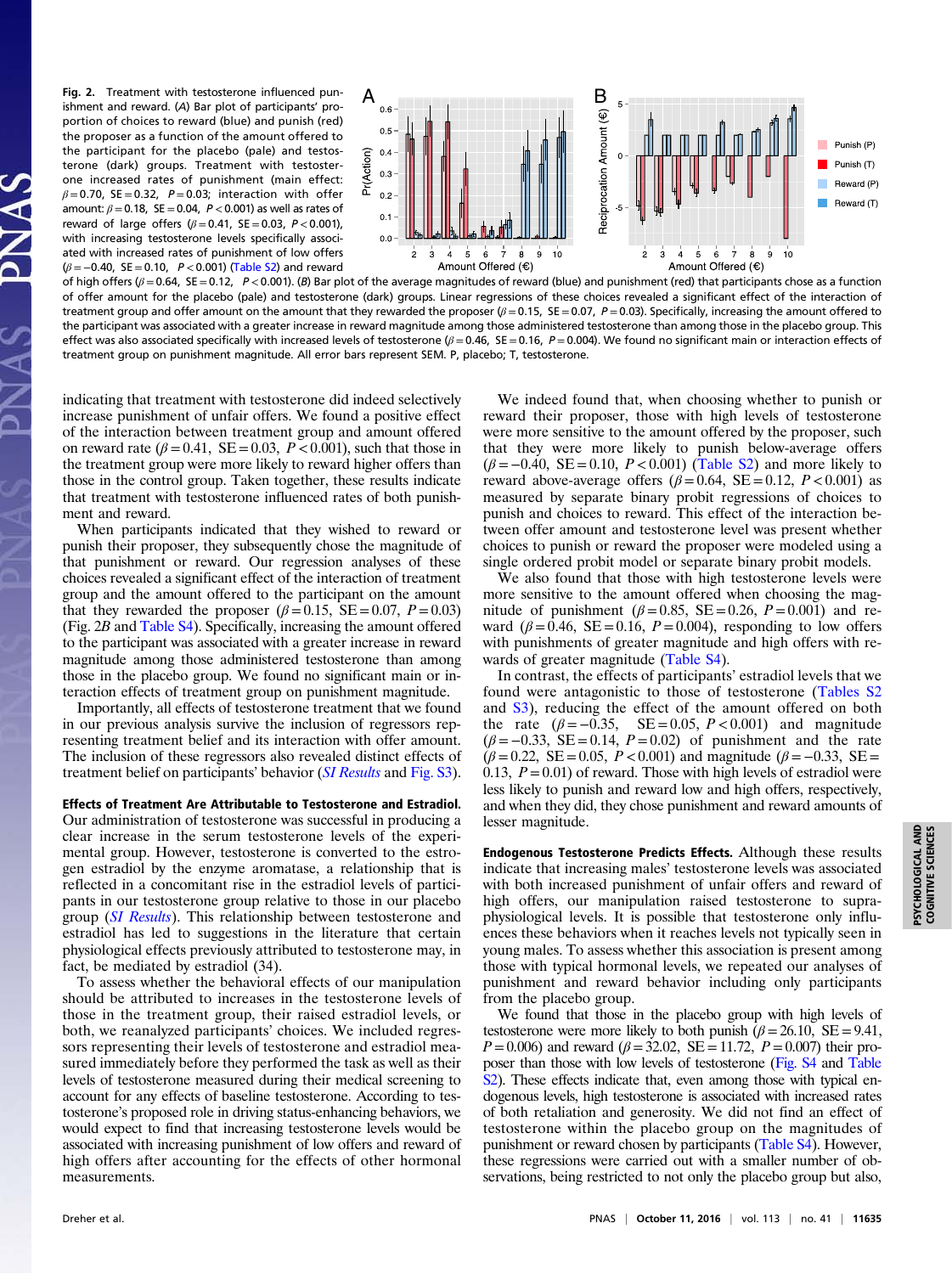the subset of trials in which participants first chose to punish or reward the proposer. Therefore, the null effects that we obtain may be attributable to a lack of power (effects of estradiol are discussed in [SI Results](http://www.pnas.org/lookup/suppl/doi:10.1073/pnas.1608085113/-/DCSupplemental/pnas.201608085SI.pdf?targetid=nameddest=STXT)).

## **Discussion**

In this study, we sought to expand on what is known about the influence of testosterone on male social behavior. Although empirical research and popular opinion center on its role in driving aggressive and antisocial behaviors, direct causal evidence for this link is weak in men (11, 12, 35). Some have suggested (12, 28, 29) that testosterone instead promotes both aggressive and nonaggressive behaviors that enhance and maintain social status. Here, we experimentally manipulated the testosterone levels of young males and tested the fundamental predictions of these theories against behavior in a two-player economic bargaining game.

We found that administration of testosterone caused participants to punish their opponents more frequently than those administered placebo and that higher testosterone levels were specifically associated with increased punishment of opponents who made unfair offers. Importantly, this punishment was costly to the participant and could not be used as an instrument to coerce their opponent into offering them larger amounts, because their opponents' behavior was known by participants to be predetermined. Thus, unlike previous studies, we can conclude that testosterone can indeed cause male aggression (13) and that this aggression was not mediated by an increased motivation to maximize task earnings or altered beliefs about the strategic influence of their actions on others (33).

Testosterone has been suggested to selectively potentiate aggression that is reactive, or in response to provocation (30). Our results support such an interpretation, showing that, in the absence of provocation, as when they received large offers, participants in the treatment group were not less likely to reward these offers than those in the control group. Rather than giving rise to indiscriminate aggression, testosterone seemed to intensify aggression in social contexts where social status may be under threat. This effect is consistent with the idea that testosterone-induced aggression may be a tool to achieve social dominance and garner reproductive opportunities (13).

However, our results indicate that testosterone's influence on male social behavior is not limited to reactive aggression. Participants who received testosterone were in fact more likely to offer monetary rewards to proposers who offered them large amounts of money. Furthermore, they chose rewards of greater magnitude than those administered placebo. Again, the task design excludes the possibility that this behavior can be interpreted as being motivated by a strategic intention to influence their opponents' future offers. This increase in generosity represents a demonstration that testosterone can cause male behavior that is prosocial or beneficial to others. In addition, this behavior satisfies a distinguishing prediction of the status theory of testosterone (28), namely that testosterone should stimulate nonaggressive behaviors in males if, like generosity, those behaviors are status enhancing.

The increase that we observe in both punishment of small offers and reward of large offers may raise the concern as to whether administration of testosterone caused participants to simply become more impulsive. However, we found that our treatment had no effect on the immediate decision of whether to reject the offer, which they made before deciding whether to punish or reward the proposer. Treatment with testosterone also had no effect on the speed with which participants chose to punish or reward the proposer ([SI Results](http://www.pnas.org/lookup/suppl/doi:10.1073/pnas.1608085113/-/DCSupplemental/pnas.201608085SI.pdf?targetid=nameddest=STXT), [Fig. S5](http://www.pnas.org/lookup/suppl/doi:10.1073/pnas.1608085113/-/DCSupplemental/pnas.201608085SI.pdf?targetid=nameddest=SF5), and [Table S5](http://www.pnas.org/lookup/suppl/doi:10.1073/pnas.1608085113/-/DCSupplemental/pnas.201608085SI.pdf?targetid=nameddest=ST5)). The absence of an effect on reaction times suggests that testosterone does not simply enhance general emotional responsiveness but has a more restricted effect that is consistent with increasing status-enhancing aggressive and nonaggressive behaviors.

The increase that we observe in reward of large offers does not seem to result from an enhancement of their hedonic value, because participants treated with testosterone do not accept large offers more frequently or more rapidly than those treated with placebo. The choices of participants' between monetary gambles in the nonsocial certainty equivalents task were also unaffected by treatment. Thus, it seems that testosterone specifically altered the social motivations underlying participants' behavior.

Although the double-blind, placebo-controlled treatment procedure is a vital tool for determining whether hormones exert a causal influence on human behavior (28), it is not without potential limitations. We performed a number of precautionary analyses not previously used in the literature to determine the robustness of our results.

First, testosterone is converted to the estrogen estradiol by aromatase, which has led to suggestions that some effects of testosterone administration may be mediated by raised estradiol levels and not by testosterone per se (34, 36). We found that, in addition to raising their levels of testosterone, administering testosterone to our participants indeed caused a concomitant rise in their estradiol levels. However, by including participants' hormone levels as covariates in our behavioral analyses, we confirmed that greater punishment of unfair offers and reward of generous ones are attributable to participants' testosterone levels and not to their levels of estradiol. In fact, the effects of estradiol were antagonistic to those of testosterone, with increased estradiol levels associated with a reduction in the rate and magnitude of both punishment of unfair offers and reward of generous offers.

Second, we show that high levels of testosterone among those in the placebo group were associated with higher rates of both punishment of proposers who made low offers and greater generosity toward those who made large offers, showing that the behavioral effects that we observe are not limited to the supraphysiological levels of testosterone caused by our treatment.

It should be noted that, although correlating participants' choices with their peripheral levels of testosterone and estradiol provides insight into the role of each in driving behavior, future research on testosterone would benefit from the use of a hormonal manipulation that does not perturb estradiol levels. One possibility for future studies would be to suppress the conversion of testosterone to estradiol with the administration of an aromatase inhibitor.

Although this study is one of the only placebo-controlled pharmacological studies focusing on the role of testosterone in male behavior, the effects of testosterone on women's behavior have received considerably more experimental attention (12, 37– 39). It has been argued that testosterone may also promote status concerns in women (33, 39, 40), and a number of studies has shown that testosterone's effects in women are not limited to promoting aggression (38–40). In fact, our study extends to men recent findings suggesting that testosterone has important prosocial effects by increasing cooperation in the public goods game (38) and increasing generosity when repaying trust (39). There is some evidence, however, that there may be sex differences in the effects of testosterone. Although in males, testosterone has been associated with decreased UG offers (10), administering testosterone to women increases (39) or does not change (37) UG offers. In addition, sex differences have been observed in the responsiveness of testosterone levels to social stimuli (41). These findings may reflect fundamental differences in the function of testosterone in men and women or differences between the genders in the behaviors that are considered to increase status (42). Alternatively, we suggest that, in the light of our results, some of the sex variability in the effects of testosterone may be attributable to typically unmeasured effects of estradiol.

Neuroimaging studies have associated elevated testosterone with exaggerated blood oxygen level dependent (BOLD) responses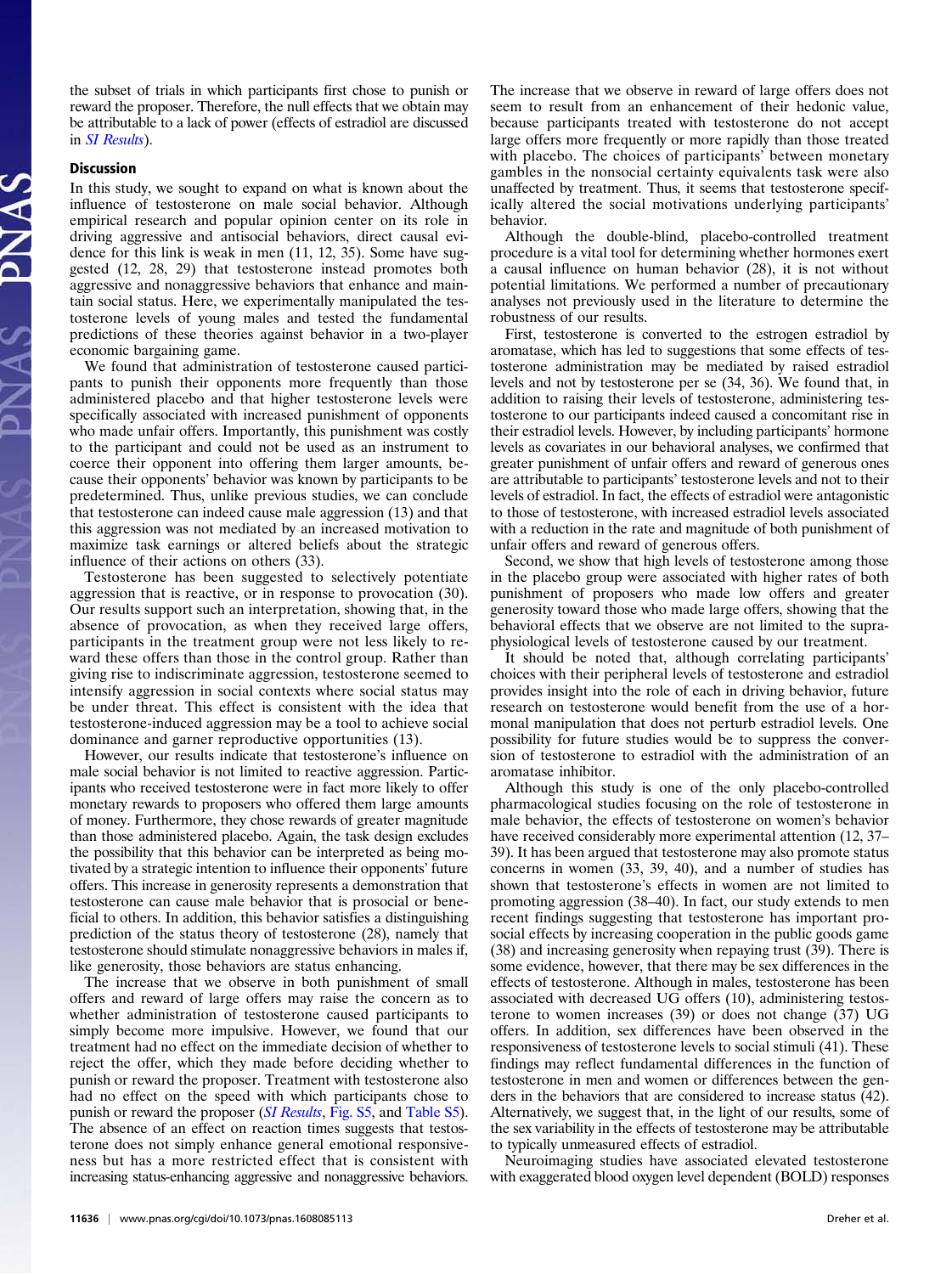in amygdala (43–45) and decreased amygdala–orbitofrontal cortex (OFC) coupling during processing of angry and fearful facial expressions (46, 47), with these mechanisms being suggested to mediate recruitment of aggressive behavior by testosterone in response to such threatening social stimuli (48). One interesting question for future research is whether this pathway may also mediate the prosocial effects of testosterone that we observed given that the roles of amygdala and OFC in regulating social behavior are not limited to aggression (49, 50). Estrogen receptors are also known to be present in amygdala and other components of the reward system (51, 52), suggesting that testosterone and estradiol might influence behavior by binding to their respective receptors in the same set of neural structures. Alternatively, given the opposing behavioral effects of estradiol and testosterone in this task, estradiol may have influenced behavior in the task by reducing the activity of androgen receptors by binding to the receptor (53) or down-regulation of receptor expression (54, 55).

Evolutionary game theories have established how the combination of two types of incentives (rewards and punishments) is efficient to lead to a population where defectors are punished and cooperation is promoted (56). Our study suggests that testosterone, by playing on both positive and negative incentives, could have played a key evolutionary role in not only promoting aggressive behavior but also, increasing generous behavior to maintain a high social status. Observations in nonhuman primates also indicate that the social hierarchy may be maintained by alpha males—having higher testosterone levels (57)—by not only aggressive behavior but also, sharing resources, such as access to food and females.

Our findings flatly contradict a simple link between testosterone and male aggression, a theory that would have predicted increased rejection and punishment of unfair offers and reduced reward of generous offers in those who had received testosterone. Instead, we find that testosterone's effect on male behavior depended on the social context, and we show in a single experiment that testosterone can enhance both reactive aggression and generosity. This pattern of behavior cannot be explained by altered strategic beliefs (33) and is consistent with testosterone's proposed role in promoting male behaviors that will increase social status (58), providing causal evidence for this theory.

### Materials and Methods

Participants. Forty-seven participants were recruited by advertisements posted at Trinity College Dublin and St. James's Hospital. The study was approved by two local ethics committees (Trinity College Dublin and St. James's Hospital) in accordance with the Declaration of Helsinki, and written informed consent was obtained from all participants. Four participants were excluded after clinical screening, whereas three participants who passed screening subsequently withdrew from the study before completion. Forty right-handed healthy men [ages from 18 to 30 y old; mean  $(M) = 21.25$ , SD = 2.97] completed the study. Participants' self-reported sexual orientations were heterosexual ( $n = 37$ ), bisexual ( $n = 1$ ), or not indicated  $(n = 2)$ .

Overview. Participants who completed the study attended a total of five appointments, detailed below, at which they provided their consent to participate, were screened medically by a clinician, received injections of testosterone or placebo in a double-blind procedure, completed behavioral testing, and attended the clinician for a final check-up. Additional details are in [SI Materials and Methods](http://www.pnas.org/lookup/suppl/doi:10.1073/pnas.1608085113/-/DCSupplemental/pnas.201608085SI.pdf?targetid=nameddest=STXT).

Modified UG. Participants played a modified version of the UG, a simple economic game in which two players, the proposer and the responder, are

- 1. Wilson JD, George FW, Griffin JE (1981) The hormonal control of sexual development. Science 211(4488):1278–1284.
- 2. Goy RW, Bercovitch FB, McBrair MC (1988) Behavioral masculinization is independent of genital masculinization in prenatally androgenized female rhesus macaques. Horm Behav 22(4):552–571.

given the opportunity to split a sum of money (Fig. 1). Here, participants always assumed the role of the responder and played with one of four proposers on each trial. Participants were endowed with  $\in$ 10 that they could use during the game. Participants were explicitly instructed that the proposers' offers were prerecorded and therefore, independent of the choices of the participant. The sum of money to be divided was fixed at  $\in$ 12 on all trials. The first proposer always offered  $\in 2$ ,  $\in 3$ , or  $\in 4$ ; the second proposer always offered  $\in$ 5,  $\in$ 6, or  $\in$ 7; and the third proposer always offered  $\in$ 8,  $\epsilon$ 9, or  $\epsilon$ 10. A fourth proposer was associated with a control condition, in which the participant was instructed in the responses that they should make. A small number (3 of 40) of participants played the task without these control trials.

Every trial began with the presentation of the image of a proposer along with the offer to split the sum of money shown both in text form and using a colored horizontal bar, where the proportion colored yellow indicated the proportion of the sum being offered to the responder. The responders chose one of two responses: accept or reject. If they chose to accept, the sum of money was divided according to the offer, whereas if they chose to reject, the sum of money was returned to the experimenter. After a variable duration interstimulus interval (ISI) [∼U(2, 5)] and irrespective of whether they had chosen to accept or reject the offer, responders were then given the opportunity to punish or reward the proposer by increasing or decreasing the proposer's payout for the trial. Participants could also choose to "do nothing" and leave the proposer's earnings unchanged. If they chose to punish or reward, they specified its magnitude ( $\in$ 2,  $\in$ 4,  $\in$ 6, or  $\in$ 8) at the following screen. The cost of punishment/reward to the participant was set at 1/5 of its magnitude. Finally, participants were shown their net winnings and those of the proposer for the trial for 3 s. Each trial was followed by a variable duration interval intertrial interval (ITI) [∼U(2, 5)]. No maximum response times were enforced. Participants who played the task with control trials completed 108 trials, whereas those without control trials completed 90 trials. Because of technical problems, two participants completed 60 and 72 trials, respectively. After completing the task, participants received their  $\in$ 10 endowment plus the summed earnings/losses from three randomly selected trials.

Behavioral Data Analysis. Participants' choices in the modified UG task were analyzed using mixed effects regression analyses in R 3.0.3 (59), with participant identity modeled as a random intercept effect. Our first set of analyses modeled the following as fixed effects: offer amount [centered to the mean ( $\in$ 6)], participants' treatment group (testosterone = 1, placebo = 0), the treatment group that they believed they had been assigned to (testosterone  $= 1$ , placebo  $= 0$ ), and the interactions of the two previous variables with offer amount. Our second set of analyses modeled the following as fixed effects: offer amount [centered to the mean  $(\in 6)$ ], participants' levels of total testosterone and estradiol at the time of testing, their baseline levels of total testosterone measured at screening (Appointment 2), the treatment group that they believed that they had been assigned to, and the interactions of the previous four regressors with offer amount. Our third set of analyses used the same model as the second set but was restricted to participants in the placebo group.

Participants' accept/reject responses to each offer were modeled with mixed effects probit regression in the lme4 package (60); their subsequent choices to punish, do nothing, or reward their proposer were modeled with mixed effects ordered probit regression in the ordinal package (61) and mixed effects probit regression in lme4, and their final choices of punishment or reward amount as well as their reaction times were modeled with mixed effects linear regression in lme4. The Satterthwaite approximation implemented by the lmerTest package (62) was used to obtain P values after mixed effects linear regression in lme4.

ACKNOWLEDGMENTS. We thank Pierre Wydoodt for his assistance with the early stages of data analysis. This research was funded by the FP7-People Intra-European Fellowship 235076 (to J.-C.D.). It was also performed within the framework of the Laboratory of Excellence (LABEX) ANR-11-LABEX-0042 of Université de Lyon within the program Investissements d'Avenir (ANR-11- IDEX-0007) operated by the French National Research Agency (to J.-C.D.). This work was also supported by grants from the Agence Nationale pour la Recherche (ANR 'Brain Choice' n°14-CE13-0006) (to J.-C.D.).

- 3. Allee WC, Collias NE, Lutherman CZ (1939) Modification of the social order in flocks of hens by the injection of testosterone propionate. Physiol Zool 12(4): 412–440.
- 4. Mitchell D (2008) Trading on Testosterone. N Y Times. Available at [www.nytimes.com/](http://www.nytimes.com/2008/04/19/business/19online.html) [2008/04/19/business/19online.html.](http://www.nytimes.com/2008/04/19/business/19online.html) Accessed November 13, 2015.